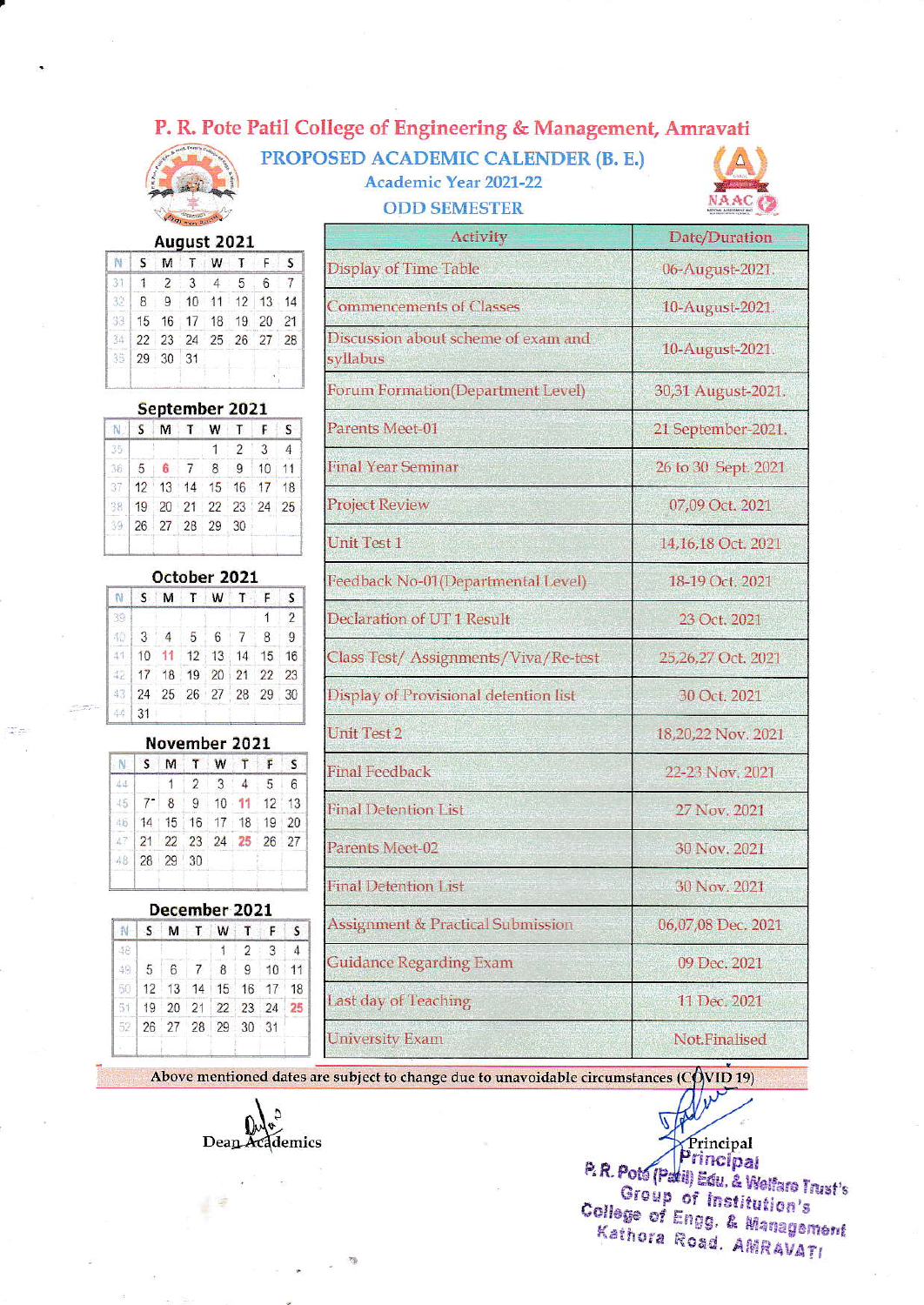### P. R. Pote Patil College of Engineering & Management, Amravati



PROPOSED ACADEMIC CALENDER (B. E.) **Academic Year 2021-22** 

**EVEN SEMESTER (Second Year)** 

|                |          |                             |                 | February 2022                       |                      |                | Activity                                                               | Date/Duration      |
|----------------|----------|-----------------------------|-----------------|-------------------------------------|----------------------|----------------|------------------------------------------------------------------------|--------------------|
|                |          | 1                           | 2               | Su M Tu W Th F Sa<br>3              | 4                    | 5              | <b>Display of Time Table</b>                                           | 06/03/2022         |
| 8              | 7<br>14  | 8<br>15                     | 9<br>16         | 10<br>17                            | 11<br>18             | 12<br>19       | <b>Commencements of Classes</b>                                        | 07/03/2022         |
| 27             | 21<br>28 | 22                          | 23              | 24                                  | 25                   | 26             | Discussion about scheme of exam and<br>syllabus                        | 07/03/2022         |
|                |          |                             |                 | March 2022                          |                      |                | Parents Meet-01                                                        | 26/03/2022         |
|                |          | 1                           | 2               | Su M To W Th F Sa<br>з              | 4                    | 5              | <b>Unit Test 1</b>                                                     | 11, 12, 13/04/2022 |
|                | 7<br>14  | 8<br>15                     | G<br>16         | 10<br>17                            | 11<br>18             | 12<br>19       | Feedback No-01 (Departmental Level)                                    | 11,12,13/04/2022   |
|                | 28       | 22<br>29                    | 23<br>30        | 24<br>31                            | 25                   | 26             | Declaration of Unit Test-1 Result                                      | 18/04/2022         |
|                |          |                             |                 |                                     |                      |                | Re-test                                                                | 19,20,21/04/2022   |
|                |          | <b>April 2022</b>           |                 | Su M Tu W Th F Sa                   |                      |                | <b>Unit Test 2</b>                                                     | 9,10,11/05/2022    |
|                | 4<br>11  | the strike plans<br>5<br>12 | 6<br>13         | 7<br>14                             | 1<br>8<br>15         | 2<br>g<br>16   | Likely to be detend (Inform to students &<br>Parent)                   | 17/05/2022         |
| 24             | 18       | 19<br>25 26 27              | 20              | 21<br>28                            | 22<br>29             | 23<br>30       | Declaration of Unit Test-II Result                                     | 17/05/2022         |
|                |          |                             | <b>May 2022</b> |                                     |                      |                | Display of Provisional detention list<br>(Inform to students & Parent) | 05/05/2022         |
|                |          |                             |                 | Su M Tu W Th F Sa                   |                      |                | <b>Final Feedback</b>                                                  | 9,10,11/05/2022    |
| 8              | 2<br>9   | 3<br>10                     | 4<br>11         | 5<br>12                             | $6\phantom{a}$<br>13 | 7<br>14        | Final Detention List (Inform to students &<br>Parent)                  | 13/05/2022         |
| 15             | 16       | 17                          | 18              | 19 20                               |                      | 21             | <b>Completion of Practical &amp; Submission</b>                        | 9-14-May 2022      |
| 29             | 23       | 24<br>30 31                 |                 | 25 26 27 28                         |                      |                | Last day of Teaching                                                   | 20/05/2022         |
|                |          |                             |                 | <b>June 2022</b>                    |                      |                | <b>University Practical Exam</b>                                       | 17-21/05/2022      |
| 转值<br>23<br>24 | 122<br>к | Wo Tu Wa<br>6               | 7               | TIV.<br>$\mathbf{1}$<br>z<br>8<br>9 | 将近<br>з<br>10        | 511<br>遙<br>11 | <b>University Theory Exam</b>                                          | 23 May-02 June2022 |
| 25<br>35       | 12       | 13:14<br>20                 | 15<br>21        | 16<br>22<br>23                      | 17<br>24             | 18<br>26       | <b>Summer Vaccation</b>                                                | 03-26/06/2022      |
| 27.            | 26       | 27                          | 28 29           | 30                                  |                      |                |                                                                        |                    |

Above mentioned dates are subject to change due to SGBAU, Guideline

 $\mathcal{D}^{\mathcal{N}_{\mathcal{P}_{\mathcal{P}}}}$ 

Dean Academics

Principal

mncipal P. R. Pote (Patil) Edu. & Welfare Trust's Group of Institution's College of Engg. & Management Kathora Road, AMRAVATI.